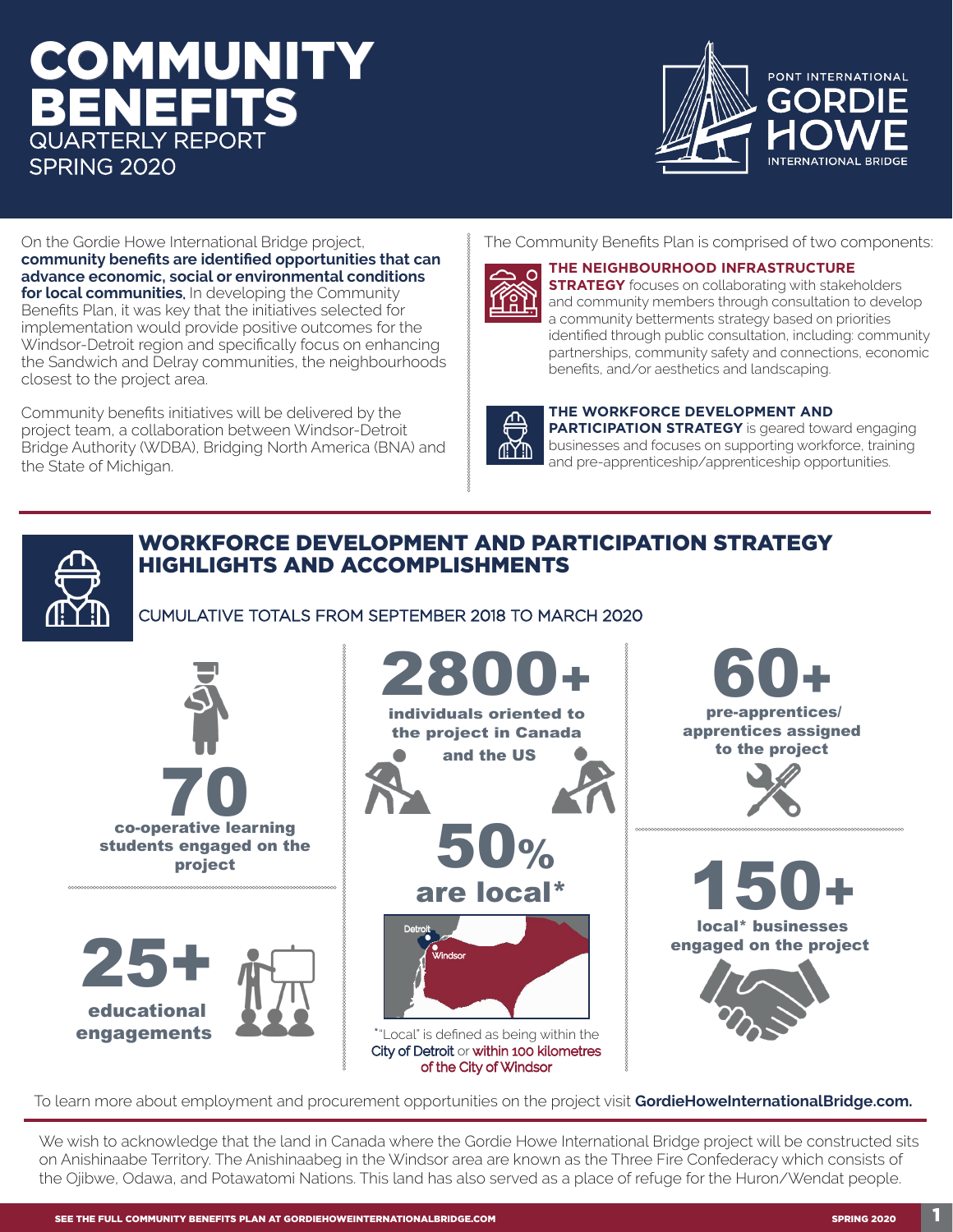### BENEFITING ECONOMIC DEVELOPMENT

Since the start of construction in fall 2018, employment and skilled trades opportunities on the project have included:

- Engineering
- Finance
- Health and safety
- Procurement
- Construction management
- Communications
- Administration
- Carpenters
- Insulators
- Ironworkers
- Laborers
- Electricians
- Operators
- Plumbers



A local employment council, **Workforce WindsorEssex**, developed *Bridging Our Workforce: A Guide to Jobs Related to the Gordie Howe International Bridge* to help identify the anticipated jobs that will be required in both countries. For more information please visit: workforcewindsoressex.com/bridge-jobs-guide.

Between January and March 2020, the project team participated in **three career fairs** and **seven engagement events**, including the following activities:

- Essex District High School Pathway Night Career Fair
- St. Clair College and University of Windsor Annual Job Fair
- Michigan Infrastructure and Transportation Association (MITA) Annual Conference
- SER Metro-Detroit Winter Career Fair
- Michigan Hispanic Contractors Association Resources and Opportunities Event
- Great Lakes Design and Construction Expo
- Michigan Economic Development Corporation Meet the Buyers Event
- Wayne County Business Inclusion Division Business Readiness and Opportunity Workshop
- Michigan Minority Development Council Presentation
- Windsor Essex Regional Chamber of Commerce Emerging Leaders Presentation



Michigan Hispanic Contractors Association 2020 Photo: Juan Carlos Dueweke-Perez, Featherstone Moments

### BENEFITING EDUCATION



For interactive and educational material, please visit the Kid Construction Zone on the project website: GordieHoweInternationalBridge.com.

#### Student Mentorship

In February 2020, WDBA participated in the University of Windsor's Job Shadow Experience Program where three students observed WDBA employees during a day at work to gain a better understanding of career opportunities, the work environment and the industry. Additionally, WDBA took part in the University of Windsor's Human Resources Specialization Day, participating in a panel discussion on career paths.

#### School Outreach

The Gordie Howe International Bridge project has a robust school outreach program that engages students at all education levels in Windsor-Essex and the Greater Detroit Area. Customizable in-class and after-school presentation modules include a project overview and interactive learning centered on the environment, careers and construction. Request a presentation through the 'Contact Us' page on the website.

# WORKFORCE DEVELOPMENT AND PARTICIPATION **UPCOMING** STRATEGY INITIATIVES

- Annual information session with workforce development organizations
- The creation of a Trades-Specific Steering Committee to inform outreach activities and apprentice engagement
- Hiring of co-op students
- Ongoing school and business engagements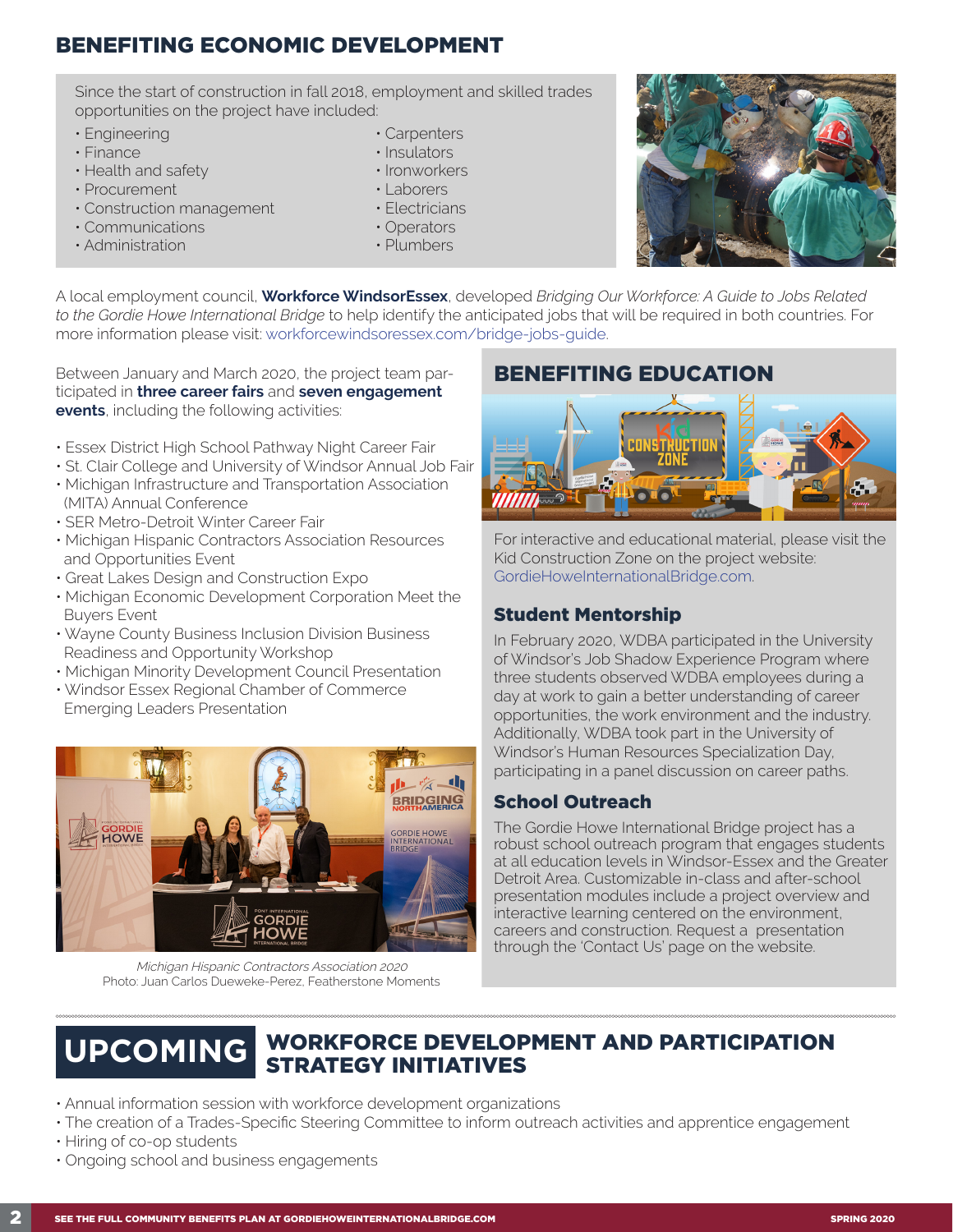

### NEIGHBOURHOOD INFRASTRUCTURE STRATEGY IMPLEMENTATION

#### **BENEFITING COMMUNITIES THROUGH THE COMMUNITY ORGANIZATION INVESTMENT INITIATIVE**

In June 2020, the project team announced the first recipients of the Community Organization Investment initiative, which provides an annual investment of **\$100,000 (CDN)** for community organizations servicing Sandwich/west Windsor or Delray/Southwest Detroit. This initiative will run for five years, investing a total of \$500,000 (CDN) in the two communities.



Sixty applications were received, totalling over \$1,000,000 (CDN) in requested funding. Eligible applications were reviewed by members of the Local Community Group to ensure that the projects reflected community feedback and priorities.

The following nine initiatives were selected and will receive funding in July 2020. These projects will be delivered between July 2020 and December 2021.

### **CANADIAN INITIATIVES**

#### **Sandwich Underground Railroad Freedom Museum**

Sandwich First Baptist Church - \$20,000

Develop a heritage museum to honour the Sandwich area's role with the Underground Railroad and to celebrate African Canadians' contributions.

#### **Helping Hands Friendship Centre**

Society of Saint Vincent de Paul Windsor Essex - \$11,000

Expand existing services to community members by providing activities including educational programs and holiday celebrations.

#### **Spreading Our Roots**

Friends of the Court - \$8,000

Update landscaping surrounding Sandwich's Mackenzie Hall including planting large stock native trees and repositioning a heritage pear tree.

#### **Big Neighbourhood - Sandwich**

Big Brothers Big Sisters of Windsor Essex - \$4,500

Create a targeted outreach campaign, including four outreach events, to recruit new mentors to serve 75 more youth from the Sandwich area.

#### **Binational Detroit River Cleanup**

Essex Region Conservation Authority - \$4,100

Host Detroit River Canadian Cleanup event to include two locations in Windsor: Black Oaks Heritage Park/Ojibway Shores and the area between Queen's Dock Park and McKee Park.

#### **Grand Opening Event: Duff-Bâby Mansion**

Les Amis Duff-Bâby - \$2,400

Host a grand opening event to commemorate the partnership between the City of Windsor, Ontario Heritage Trust and Les Amis Duff-Bâby allowing regular public access to the historically significant structure and site.

### **US INITIATIVES**

#### **The BID Is Open For Business!**

West Vernor & Springwells Business Improvement District (BID) - \$20,000 (CDN)

Design and implement a social media campaign to attract more customers to West Vernor and Springwells businesses at specific times of the year.

#### **Southwest Expanded Seniors Services**

Bridging Communities Inc. - \$15,000 (CDN)

Increase the social interactions of seniors in Delray through enhanced supportive services including wellbeing checks and community events.

#### **Food Pantry Equipment & Replacement Expansion Program**

Ste. Anne de Detroit Catholic Church Food Pantry - \$15,000 (CDN)

Purchase equipment to enhance food storage and handling capabilities to serve a growing number of locals seeking food assistance.

Updates on these initiatives will be provided on the project website, social media platforms and in future Community Benefits reports. The next call for Community Organization Investment applications will take place in fall 2020.